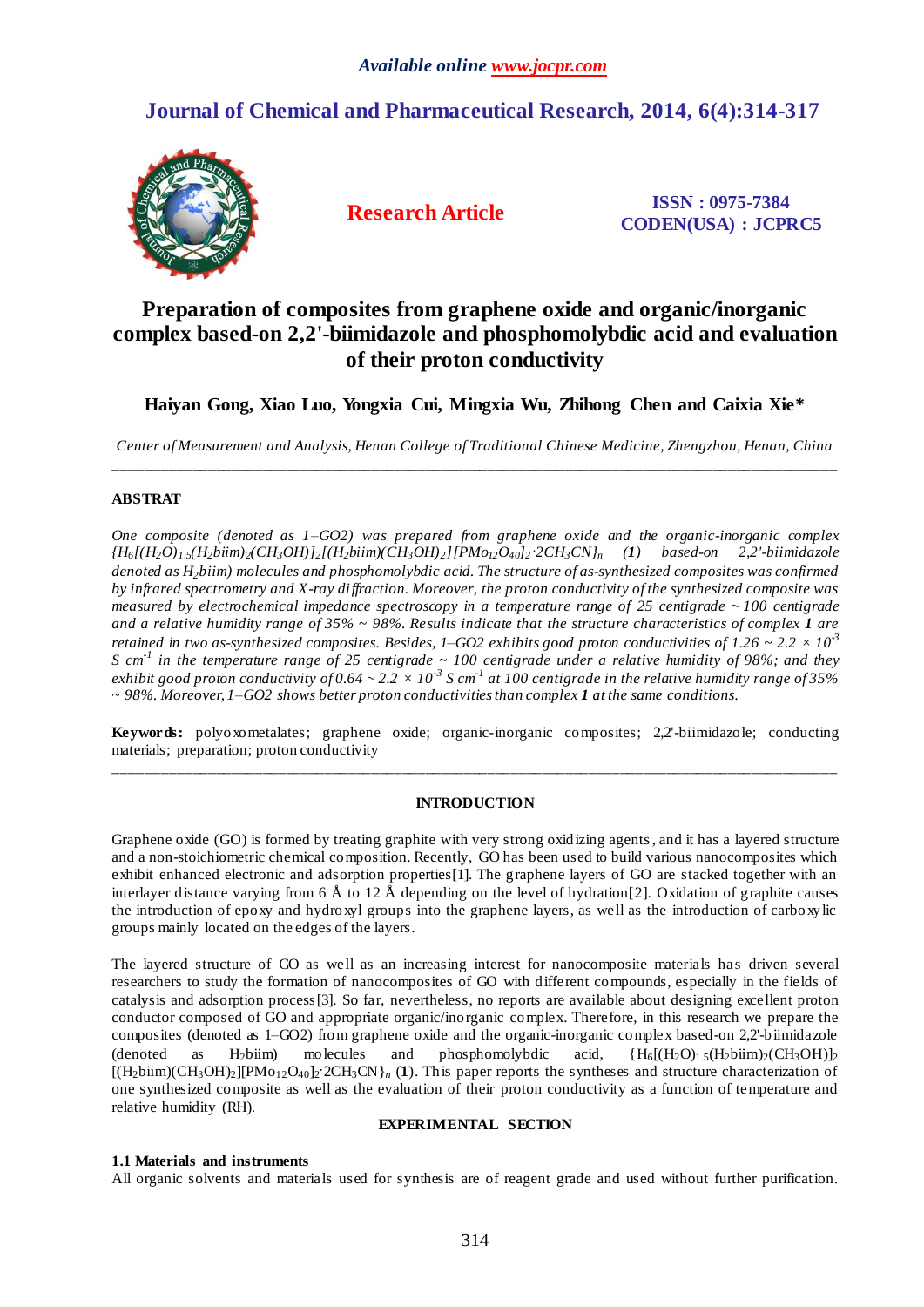${H_6}[(H_2O)_{1.5}(H_2biim)_{2}(CH_3OH)]_{2}[(H_2biim)(CH_3OH)_{2}][PMo_{12}O_{40}b_{2}^{\text{-}}2CH_3CN]_n$ , complex 1, was synthesized according to a literature method[4]. Graphite oxide was synthesized by oxidation of graphite with Hummer's method[5]. X-ray powder diffraction (XRD) was performed with a Bruker D8 Advance Instrument (Cu-*Kα* radiation). Infrared (IR) spectra were recorded with a VECTOR 22 Bruker spectrophotometer (KBr pellets were used) in the 400 ~4000 cm<sup>-1</sup> region at room temperature. Thermogravimetric (TG) analyses were performed with a Perkin-Elmer thermal analyzer under nitrogen at a heating rate of 10 centigrade min<sup>-1</sup>. For electrical conductivity measurements, as-synthesized powder samples were compressed into discs with dimensions of  $1.0 \sim 1.2$  mm in thickness and 12.0 mm in diameter under a pressure of 12~14 MPa. Alternating current electrochemical impedance spectra (EIS) were measured with a Chi660d (Shanghai Chenhua) electrochemical impedance analyzer equipped with copper electrodes (the purity of Cu is more than 99.8%)[6, 7] over the frequency range from  $10^5$  Hz to 10 Hz. The conductivity was calculated as  $\sigma = (1/R) \times (h/S)$ , where *R* is the resistance, *h* is the thickness, and *S* is the area of the tablet (compacted pellets of synthesized powder samples were used for EIS measurements).

*\_\_\_\_\_\_\_\_\_\_\_\_\_\_\_\_\_\_\_\_\_\_\_\_\_\_\_\_\_\_\_\_\_\_\_\_\_\_\_\_\_\_\_\_\_\_\_\_\_\_\_\_\_\_\_\_\_\_\_\_\_\_\_\_\_\_\_\_\_\_\_\_\_\_\_\_\_\_*

## **1.2 Synthesis of 1–GO2(90 wt.% complex 1 + 10% wt.% GO)**

Complex 1 (2.04 g) and GO (227 mg) were dissolved in 40 mL of methanol/acetonitrile/water (volume ratio 1:1:2). Resultant solution was stirred at room temperature for 12 h to afford gray sediment. As-formed gray sediment was immediately washed with water and collected and dried in air to provide 1-GO2 composite as gray powder. IR (KBr) *ν* (cm<sup>-1</sup>): 803 *ν*(Mo–O<sub>c</sub>), 883 *ν*(Mo–O<sub>b</sub>), 989 *ν*(Mo–O<sub>t</sub>), 1078 *ν*(P–O<sub>a</sub>) (four characteristic vibrations of heteropolyanions with Keggin structure;  $O_t$  refers to terminal oxygen atoms connecting one Mo atom,  $O_b$  refers to atoms located in a shared corner between two  $Mo<sub>3</sub>O<sub>13</sub>$  units, and  $O<sub>c</sub>$  refers to oxygen atoms connecting edge-sharing MoO<sup>6</sup> octahedra in a Mo3O<sup>13</sup> unit; 3143 *ν*(N–H), 1718 *ν*(C=N), 1614 *ν*(C=C), and 1255 *ν*(C–N) (vibrations of H<sub>2</sub>biim molecules).

#### **RESULTS AND DISCUSSION**

## **2.1 XRD analysis**

XRD was used to examine the phase and structure of 1–GO2. Since complex **1** represents the major component of 1–GO2, one would expect a predominance of structure features of complex **1** in terms of the XRD patterns of 1–GO2. Of course, such a predominance should only happen when the synthesis of complex **1** in the presence of GO does not prevent the formation of hydrogen-bonding network constructed by H<sub>2</sub>biim molecules (H<sub>3</sub>PM<sub>012</sub>O<sub>40</sub>) and solvent molecules. As shown in Fig. 1, the XRD patterns of 1–GO2 are essentially similar to that of complex **1**, and in particular, the XRD peaks from complex **1** are preserved. This confirms the aforementioned supposition and suggests that the graphite oxide component does not disturb the crystallization of complex **1**.



**Fig.1 The simulated powder pattern of complex 1(a), the powder of complex 1 before the proton-conductive measurement(b), the powder of 1-GO2 before and after the proton-conductive measurement(c, d).**



**Fig. 2. TGA curve s of complex 1 and 1–GO2 in N<sup>2</sup> atmosphere.**

#### **1.2 TG analysis**

Fig. 2 shows TG analytic results for complex **1** and 1–GO2. Complex **1** exhibits a weight loss of 3.56% in the temperature rang of 20 ~ 300 centigrade, which is attributed to the loss of two acetonitrile molecules, four methanol molecules and three water molecules; and the decomposition of the anhydrous product begins at 300 centigrade<sup>[7]</sup>. Composites 1–GO2 shows weight losses of about 8.15% in the temperature range  $(20 \sim 300 \text{ centigrade})$ , which is attributed to the evaporation of water mo lecules contained in 1–GO2. This means that 1–GO2 can potentially be better proton-conducting materials than complex **1**.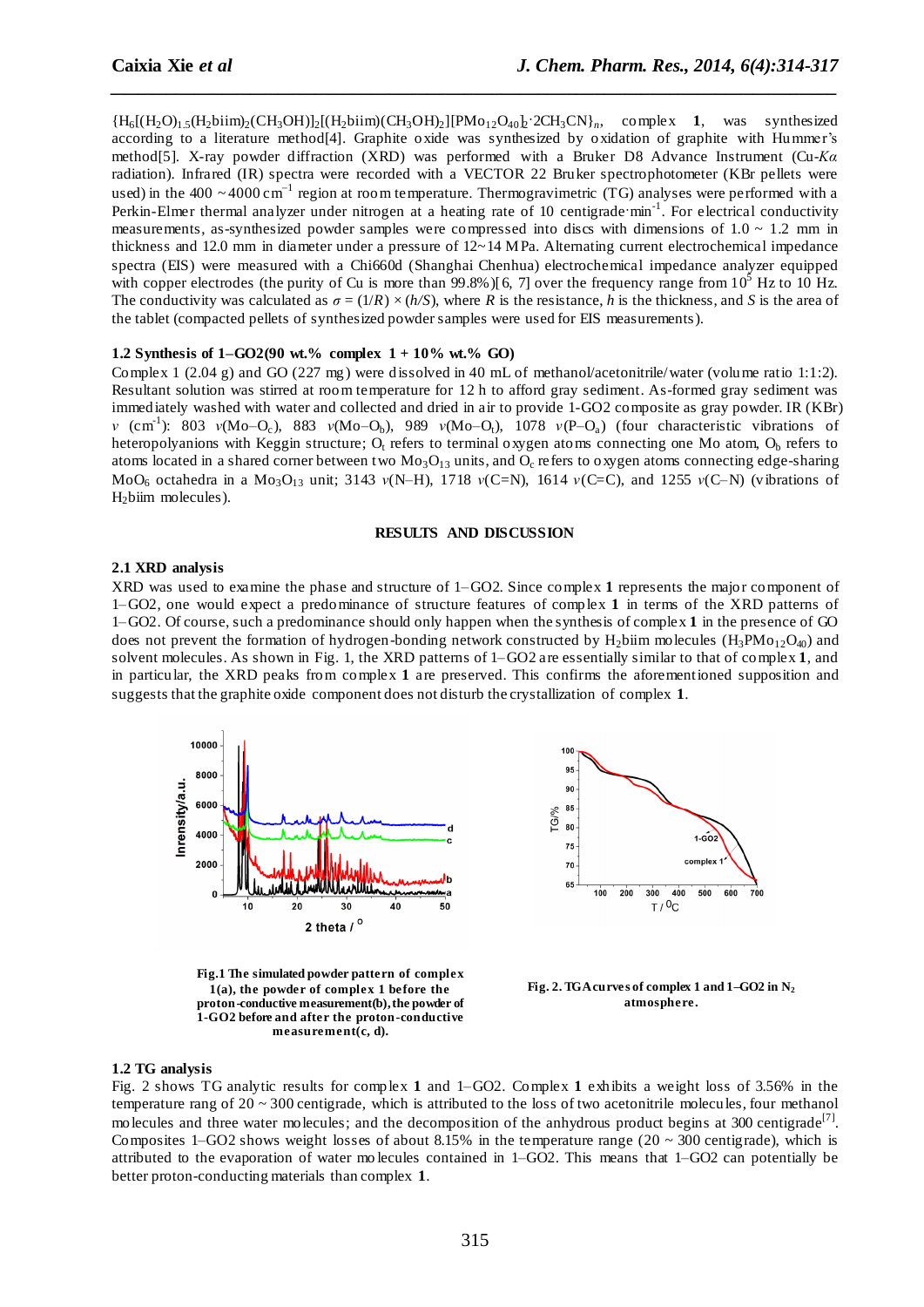#### **1.3 Proton conductivity**

Fig. 3 shows some Nyquist plots for 1–GO2. At 25 centigrade under 98% RH conditions, 1–GO2 show proton conductivities of about 8.6  $\times 10^{-6}$  S·cm<sup>-1</sup>; and their proton conductivities reach about 2.2  $\times 10^{-3}$  S·cm<sup>-1</sup> at an elevated temperature of 100 centigrade. Particularly, these proton conductivity values of 1–GO2 is higher than those of complex 1 at the same condition (under 98% RH, complex 1 shows proton conductivities of  $5.4 \times 10^{-8}$  S·cm<sup>-1</sup> at 25 centigrade and  $3.1 \times 10^{-4}$  S·cm<sup>-1</sup> at 100 centigrade), which well conforms to the above mentioned supposition.

*\_\_\_\_\_\_\_\_\_\_\_\_\_\_\_\_\_\_\_\_\_\_\_\_\_\_\_\_\_\_\_\_\_\_\_\_\_\_\_\_\_\_\_\_\_\_\_\_\_\_\_\_\_\_\_\_\_\_\_\_\_\_\_\_\_\_\_\_\_\_\_\_\_\_\_\_\_\_*



**Fig. 3. Some Nyquist plots of 1-GO 2**

The proton conductivities of 1–GO2 were also measured at 25 centigrade and 100 centigrade in the RH range of 35% ~ 98% with a complex-plane impedance method. Fig. 4 shows the log  $\sigma$  (S $\text{cm}^{-1}$ ) versus RH plots of two composites at 25 centigrade and 100 centigrade under 35% ~ 98% RH. The conductivities of 1–GO2 at 25 centigrade and 100 centigrade both increase with rising RH.

Notably, 1–GO2 shows better proton conductivities not only than complex **1** but also than bulk graphite oxide at the same conditions. This means that the high proton conductivities of  $1-\text{GO2}$  is not only due to graphite oxide containing a large number of epoxy, hydroxyl groups and carboxylic groups which may be desirable for excellent proton conductor, but also due to the formation of H-bonding network among the graphene layers, water molecules and complex **1**. Moreover, at the same temperature, 1–GO2 exhibits low proton conductivities at low RH, possibly due to the slow water equilibration between the composites and traces of water vapor. In other words, elevating RH makes water molecules more easily uptaken into the composites, thereby facilitating the proton transport and causing larger proton conductivities.



**Fig. 4. Log σ (S·cm-1) versus RH plots of and 1–GO 2 at 25 centigrade and 100 centigrade**

**Fig. 5. Arrhenius plots of the proton conductivities of complex 1 and 1–GO 2**

Fig. 5 shows the Arrhenius plots of the proton conductivities of 1–GO2 in the temperature range of  $25 \sim 100$ centigrade under 98% RH conditions. As the temperature increases, the proton conductivities increase on a logarithmic scale even with almost saturated humidity. This well conforms to relevant powder XRD data which suggest that the powder samples after proton-conductive measurements have the same supramolecular frameworks as those of 1–GO2. Besides, the ln*σΤ* increases almost linearly with elevating temperature from 25 centigrade to 100 centigrade. Corresponding activation energy  $(E_a)$  of conductivity for 1–GO2 is estimated to be 0.83 eV and 0.74 eV, respectively, according to the following equation<sup>[6,7]</sup>: